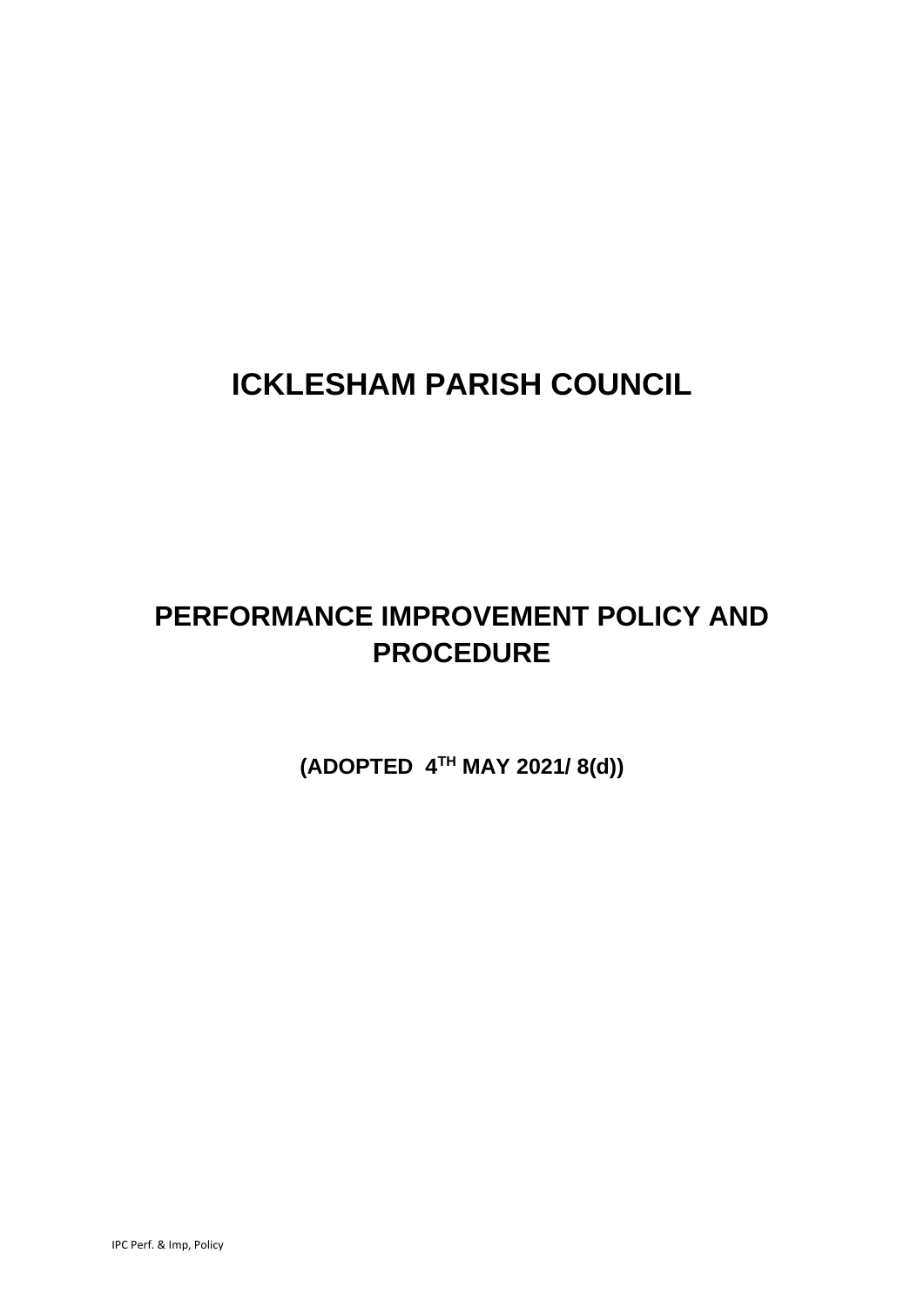## **Schedule of contents**

| Purpose and scope                   | 3              |
|-------------------------------------|----------------|
| Principles                          | 3              |
| Informal feedback                   | $\overline{2}$ |
| Process                             | 4              |
| Appeals                             | 6              |
| Rescheduled meetings                | 6              |
| Right to be accompanied             | 6              |
| Confidentiality and data protection | $\overline{7}$ |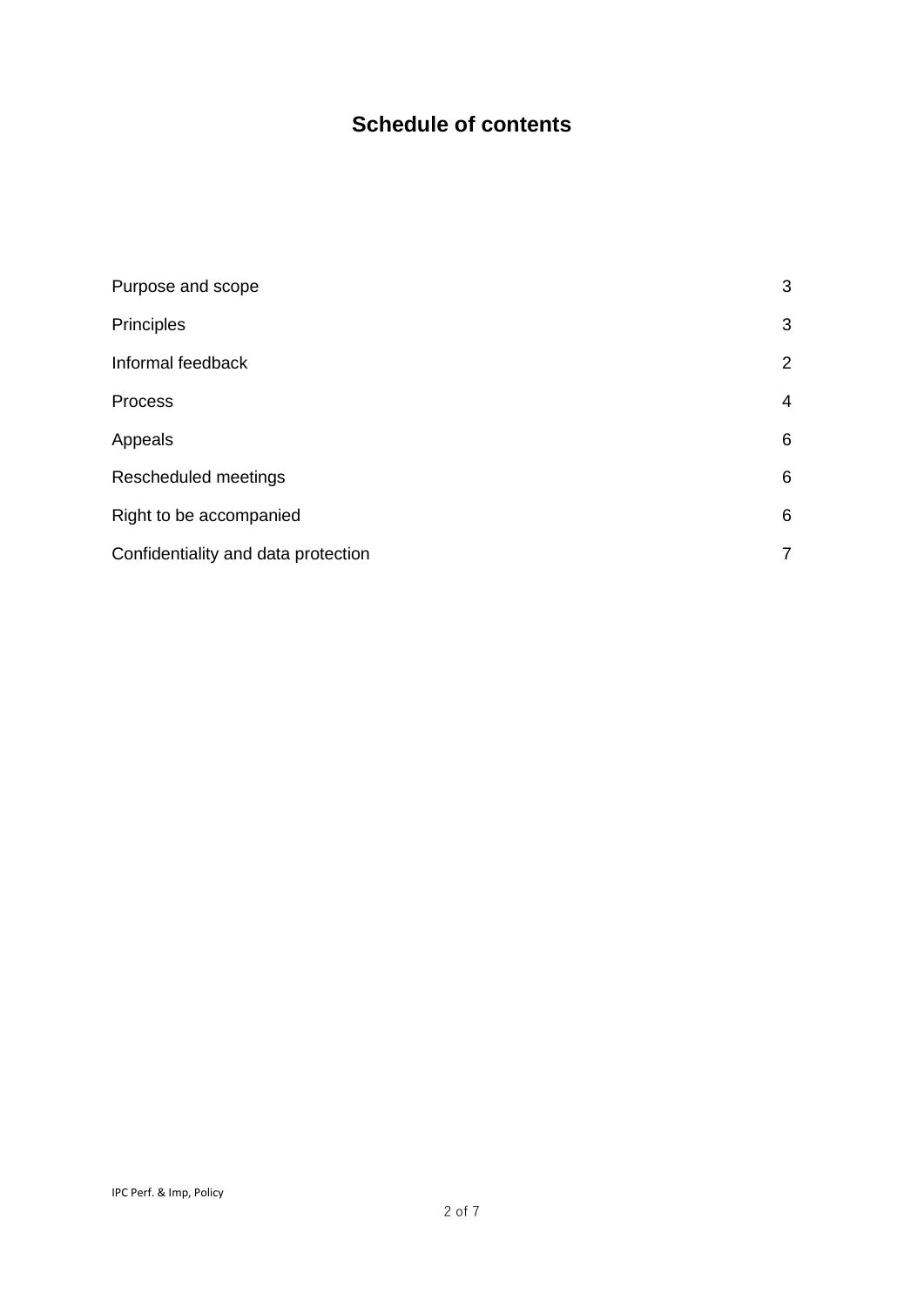#### **Purpose and Scope**

This procedure is designed to help and encourage employees to achieve and maintain standards of job performance which are acceptable to the council. The aim is to ensure consistent and fair treatment for all.

This document:

- Supports both us and you to bring about positive changes in work performance and attitude, when needed, and,
- Explains how we will deal with instances of performance that fall below our standards, in a fair and consistent way.

It applies to all staff following successful completion of a probationary period, whether full time, part time or temporary. It does not apply to volunteers or agency staff.

### **Principles**

- Informal coaching and supervision will be considered to improve performance
- No formal warnings will be given until the causes of poor performance have been considered
- For formal warnings you will be advised of the nature of the poor performance and will be given the opportunity to state your case at a formal performance improvement meeting before any decision is made
- You will be provided, where appropriate, with copies of examples of poor performance in advance of a formal performance improvement meeting
- At all formal stages of the procedure you will have the right to be accompanied by a fellow employee or trade union representative
- You will have the right to appeal against any formal warnings issued

Where poor performance is believed to be the result of deliberate negligence, or where serious errors have been made to the detriment of the council, we may decide to use our disciplinary procedure instead.

#### **Informal feedback**

Before this procedure is engaged, you will receive feedback setting out the concerns about your performance and how it must improve. This procedure is designed to be used when such informal discussions do not lead to an improvement in your performance to an acceptable level.

#### **Process**

Where informal discussions have not led to an improvement in performance, the council will follow the following procedure.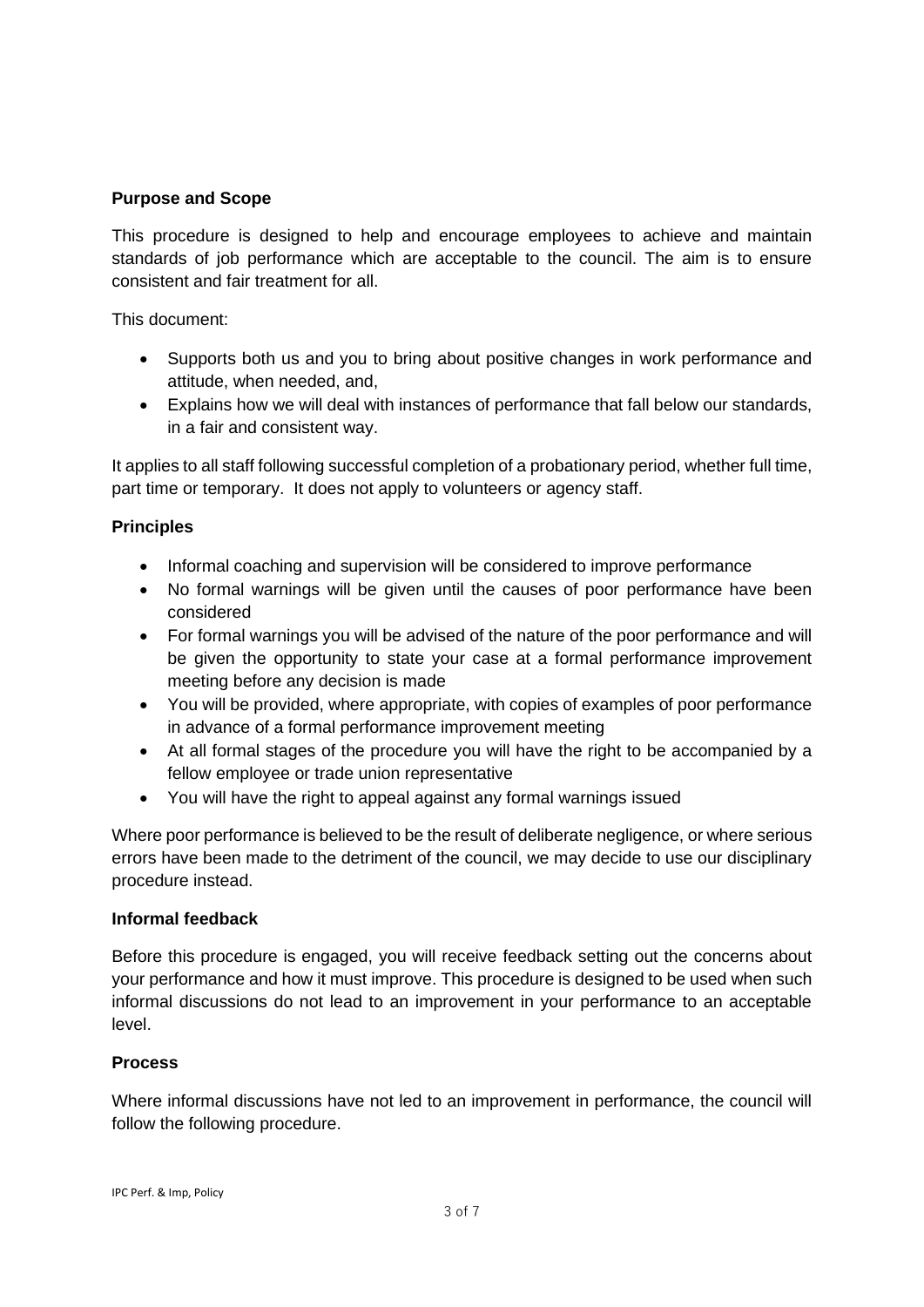#### First stage of formal procedure - first written warning

You will be invited to a formal meeting during which your performance will be discussed. The letter inviting you to attend will give examples of what the council considers to be poor performance; and advise you of your right to be accompanied at the meeting.

At the meeting, you will be given the opportunity to respond; the causes of the poor performance will be considered; and where training and development is appropriate this will be considered.

Having listened to your response, you may be issued with a first written warning for unsatisfactory performance if your performance does not meet acceptable standards. This will set out: -

- The performance problem
- The improvement that is required
- The timescales
- Any help that may be given
- The right of appeal
- You will be advised that it constitutes the first stage of the formal procedure and
- That the warning will remain on your file for [12] months

A record of the warning will be kept on your file.

If your performance improves to an acceptable level following the first meeting, the council will meet with you to confirm that your performance is now satisfactory. This will be confirmed in writing to you. Providing that satisfactory improvement is sustained, the warning will be disregarded after 12 months for the purposes of providing an employment reference. However, the warning will be considered again if the poor performance re-starts.

#### Second stage of formal procedure - final written warning

If the concerns about your performance continue, you will be invited to a second formal meeting during which your performance will be discussed. The letter inviting you to attend will give examples of what the council considers to be poor performance; and advise you of your right to be accompanied at the meeting.

At the meeting, we will discuss the progress made following the first meeting and you will be given the opportunity to respond; and where training and development is appropriate this will be considered.

Having listened to your response, if your performance has not improved to a satisfactory level, you may be issued with a final written warning for unsatisfactory performance. This will set out: -

- The performance problem
- The improvement that is required
- The timescale
- Any help that may be given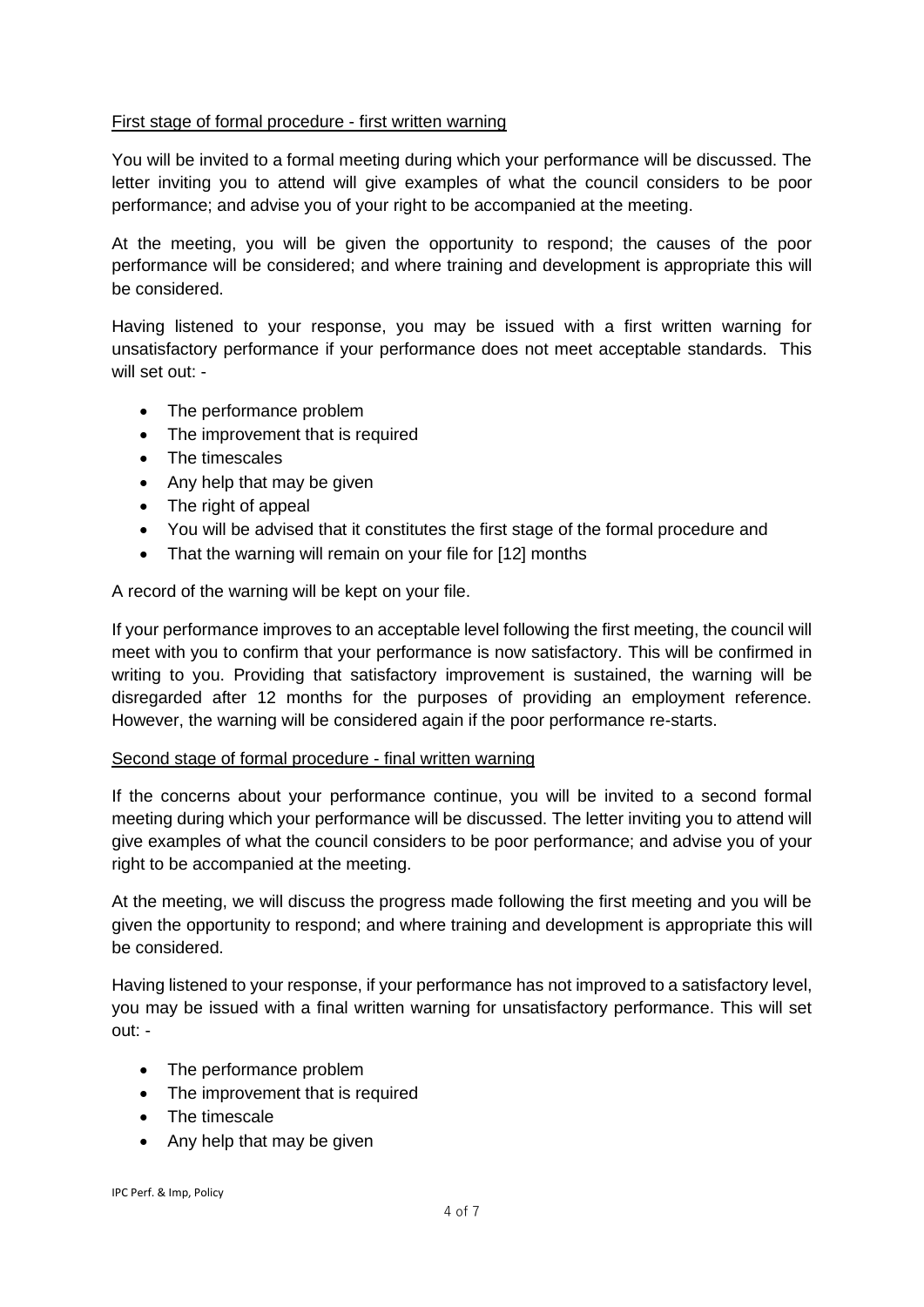- The right of appeal
- That the warning will remain on your file for 12 months
- Advise you that it constitutes the final written warning and will also warn that failure to improve may lead to dismissal

A record of the warning will be kept on your file.

If your performance improves to acceptable level following the second meeting, the Council will meet with you to confirm that your performance is now satisfactory. This will be confirmed in writing to you. Providing that satisfactory improvement is sustained, the warning will be disregarded after 12 months for the purposes of providing an employment reference. However, the warning will be considered again if the poor performance re-starts.

#### Final stage of formal procedure – dismissal

If the concerns about your performance continue, you will be invited to a formal meeting during which your performance will be discussed. The letter inviting you to attend will give examples of what the council considers to be poor performance; and advise you of your right to be accompanied at the meeting. The letter will also advise you that dismissal may be considered.

At the meeting, we will discuss the progress made following the second meeting and you will be given the opportunity to respond. Having listened to your response, if your performance has not improved to a satisfactory level, dismissal will be considered, or where appropriate redeployment to an alternative role.

Any offer to redeploy you will be entirely at the council's discretion. Such an offer will be made only where there is a vacancy that we are confident you would be able to perform to a satisfactory level. The alternative job may be on different terms of employment. It will normally be offered only as an alternative to dismissal in circumstances in which we are satisfied that you should no longer be allowed to continue to work in your current role. While you will be free to refuse any offer of redeployment, the only alternative available will usually be dismissal.

If the council believes that there is no alternative role available and suitable for you, but that you have not met an acceptable standard of performance, we may decide to dismiss. Any dismissal will be with full notice or payment in lieu of notice.

If the decision to dismiss is taken, you will be provided in writing with;

- Reasons for dismissal
- The date on which the employment will terminate
- The right of appeal

#### **Appeals**

If you wish to appeal against a formal warning or dismissal you must do so by writing to the Chair of Staffing Committee within five working days. The Chair will arrange for an appeal meeting to take place. Wherever possible, your appeal will be heard by a more senior personr or a subcommittee made up of councillors who have not previously been involved in the matter.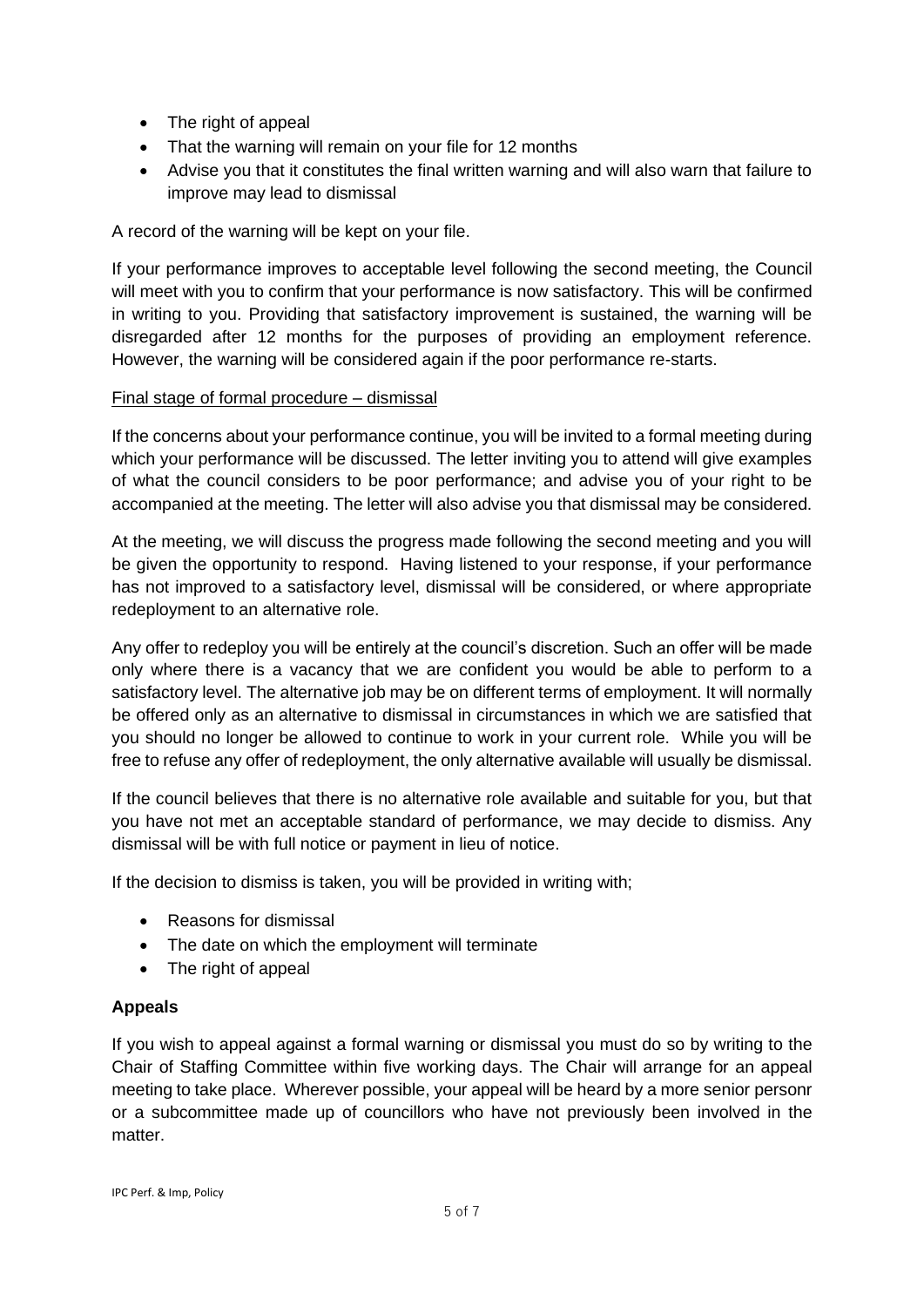You have the right to be accompanied at the appeal meeting by either a work colleague or a trade union representative. At the appeal hearing, the decision to impose the sanction will be reviewed and you will be entitled to make representations about the appropriateness of that decision.

The outcome of the appeal will be confirmed to you in writing, explaining the grounds on which the decision was reached. The outcome of the appeal will be final.

#### **Re-Scheduled meetings**

If you fail to attend a scheduled Performance Improvement Meeting without satisfactory reason, we will reschedule the meeting. We will advise you that if you do not attend the rescheduled meeting without a satisfactory reason, we reserve the right to make a decision in your absence. We will however confirm that if you do not wish to attend the hearing, you may send written representations, join the hearing by telephone or send a representative on your behalf.

### **Right to be accompanied**

You have the right to be accompanied by a work colleague or a Trade Union representative to all formal meetings in this procedure. The Council will also consider requests to be accompanied to any investigation meetings.

A work colleague will be allowed time off to accompany you to the meeting and the council will support any work colleague who agrees to be a companion. A companion must feel able to agree to the request on the basis that they will not be treated to any detriment if they accept. However, the companion can decline a request.

It is your responsibility to ensure your companion is aware of the meeting arrangements and that they have any documentation in good time. If your chosen companion is not available at the time proposed for the meeting, you must provide us with alternative dates that you are both able to meet. These dates must be within the following five working days unless the council can agree to alternative arrangements.

If you and your representative are unable to meet with the Council within a reasonable time, we will discuss alternative arrangements to enable you respond to the concerns. If we are unable to meet with you personally, this may mean that the council considers the concerns in your absence with your companion attending on your behalf or considering a written response.

#### **Confidentiality and data protection**

We aim to deal with performance improvement matters sensitively and with respect for the privacy of the individuals involved. All staff must treat as confidential any information communicated to them in connection with a performance improvement matter.

A written record of all meetings conducted under this procedure will be made, either by the person holding the meeting or by an additional person arranged by the council to take notes.

The Council processes any personal data collected during the performance improvement procedure in accordance with its data protection policy and privacy notice as issued to our